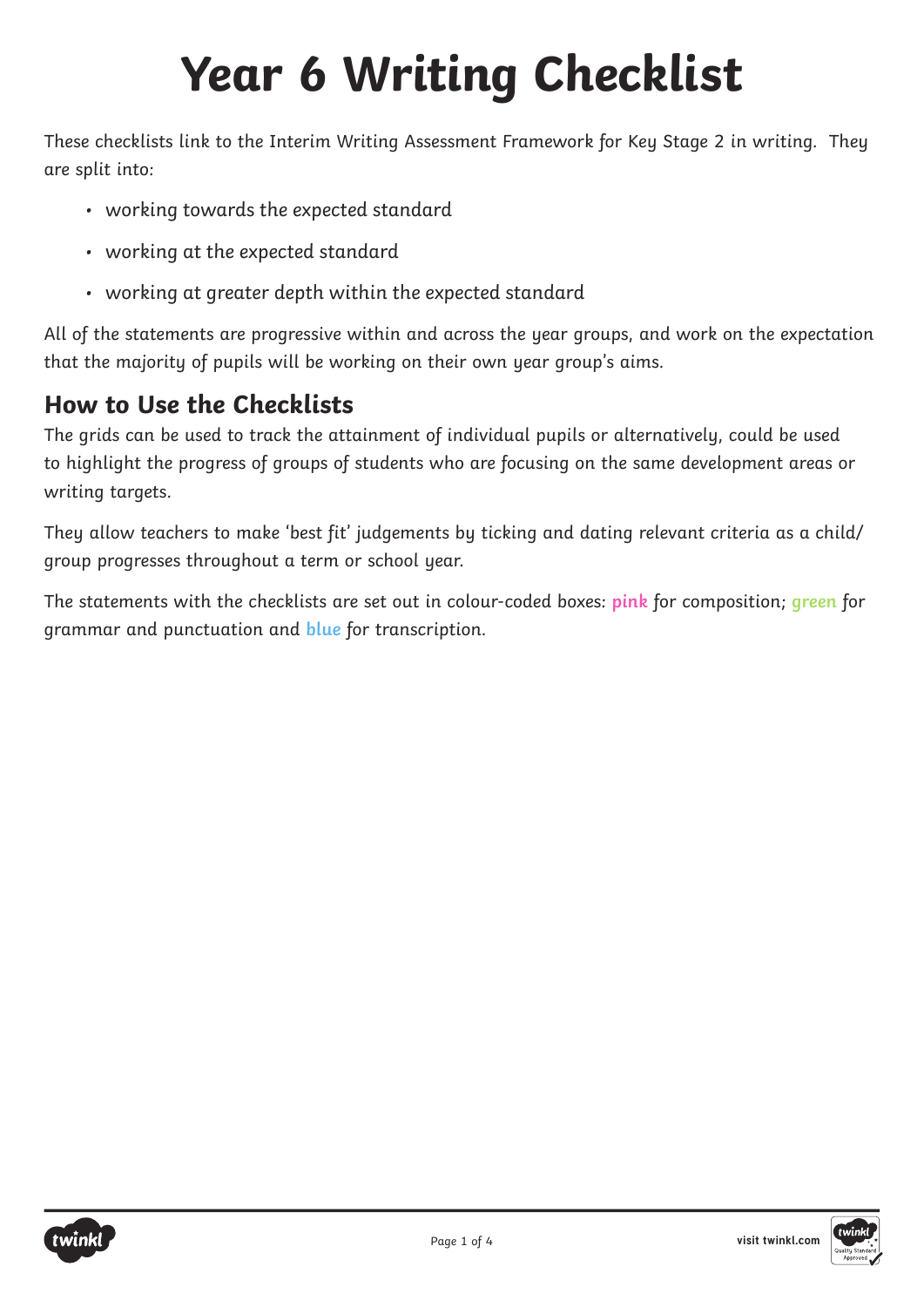### **Working towards the expected standard:**

| The pupil can write for a range of purposes:                                                       |                             |  |
|----------------------------------------------------------------------------------------------------|-----------------------------|--|
| using paragraphs to organise ideas                                                                 |                             |  |
| in narratives, describing settings and characters                                                  |                             |  |
| in non-narrative writing, use simple devices to structure the writing and support the reader (e.g. |                             |  |
| headings, sub-headings, bullet points)                                                             |                             |  |
|                                                                                                    | capital letters             |  |
| using mostly<br>correctly:                                                                         | full stops                  |  |
|                                                                                                    | question marks              |  |
|                                                                                                    | commas for lists            |  |
|                                                                                                    | apostrophes for contraction |  |
| spelling most words correctly (years 3 and 4)                                                      |                             |  |
| spelling some words correctly (years 5 and 6)*                                                     |                             |  |
| write legibly <sup>1</sup>                                                                         |                             |  |

\* These are detailed in the word lists within the Spelling Appendix to the National Curriculum (English Appendix 1). Teachers should refer to these to exemplify the words that pupils should be able to spell.

1 At this standard, there is no specific requirement for a pupil's handwriting to be joined.



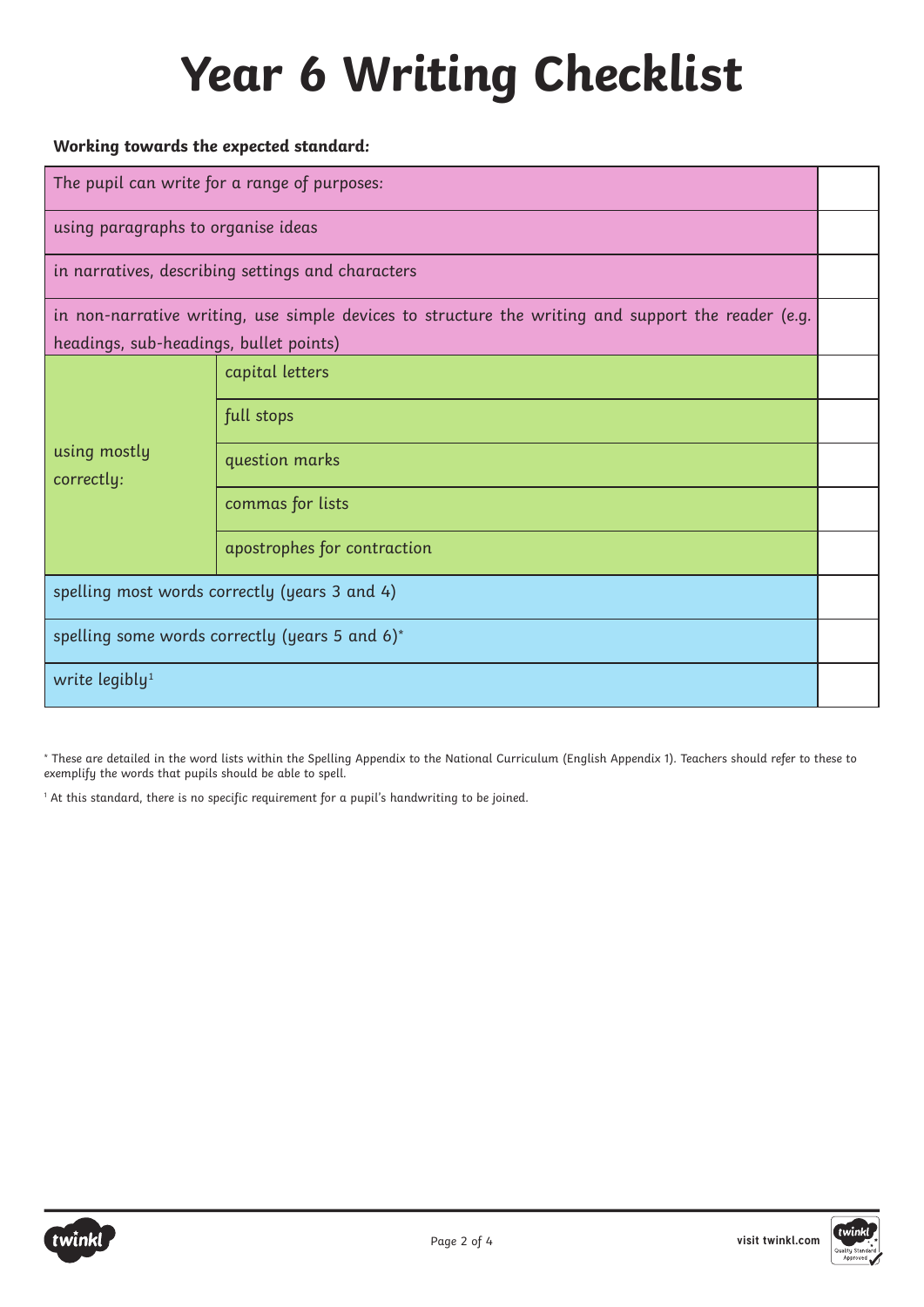#### **Working at the expected standard:**

The pupil can write effectively for a range of purposes and audiences, selecting language that shows good awareness of the reader (e.g. the use of the first person in a diary; direct address in instructions and persuasive writing):

in narratives, describe settings, characters and atmosphere

integrate dialogue in narratives to convey character and advance the action

select vocabulary and grammatical structures that reflect what the writing requires, doing this mostly appropriately (e.g. using contracted forms in dialogues in narrative; using passive verbs to affect how information is presented; using modal verbs to suggest degrees of possibility)

use a range of devices to build cohesion (e.g. conjunctions, adverbials of time and place, pronouns, synonyms) within and across paragraphs

use verb tenses consistently and correctly throughout their writing

use the range of punctuation taught at Key Stage 2 mostly correctly^ (e.g. inverted commas and other punctuation to indicate direct speech)

spell correctly most words from the year 5 / year 6 spelling list,\* and use a dictionary to check the spelling of uncommon or more ambitious vocabulary

maintain legibility in joined handwriting when writing at speed.<sup>2</sup>

\* These are detailed in the word lists within the Spelling Appendix to the National Curriculum (English Appendix 1). Teachers should refer to these to exemplify the words that pupils should be able to spell.

^ This relates to punctuation taught in the National Curriculum, which is detailed in the Grammar and Punctuation Appendix to the National Curriculum (English Appendix 2). Pupils are expected to be able to use the range of punctuation shown here in their writing, but this does not mean that every single punctuation mark must be evident.

2 The National Curriculum states that pupils should be taught to 'use the diagonal and horizontal strokes that are needed to join letters and understand which letters, when adjacent to one another, are best left unjoined'.